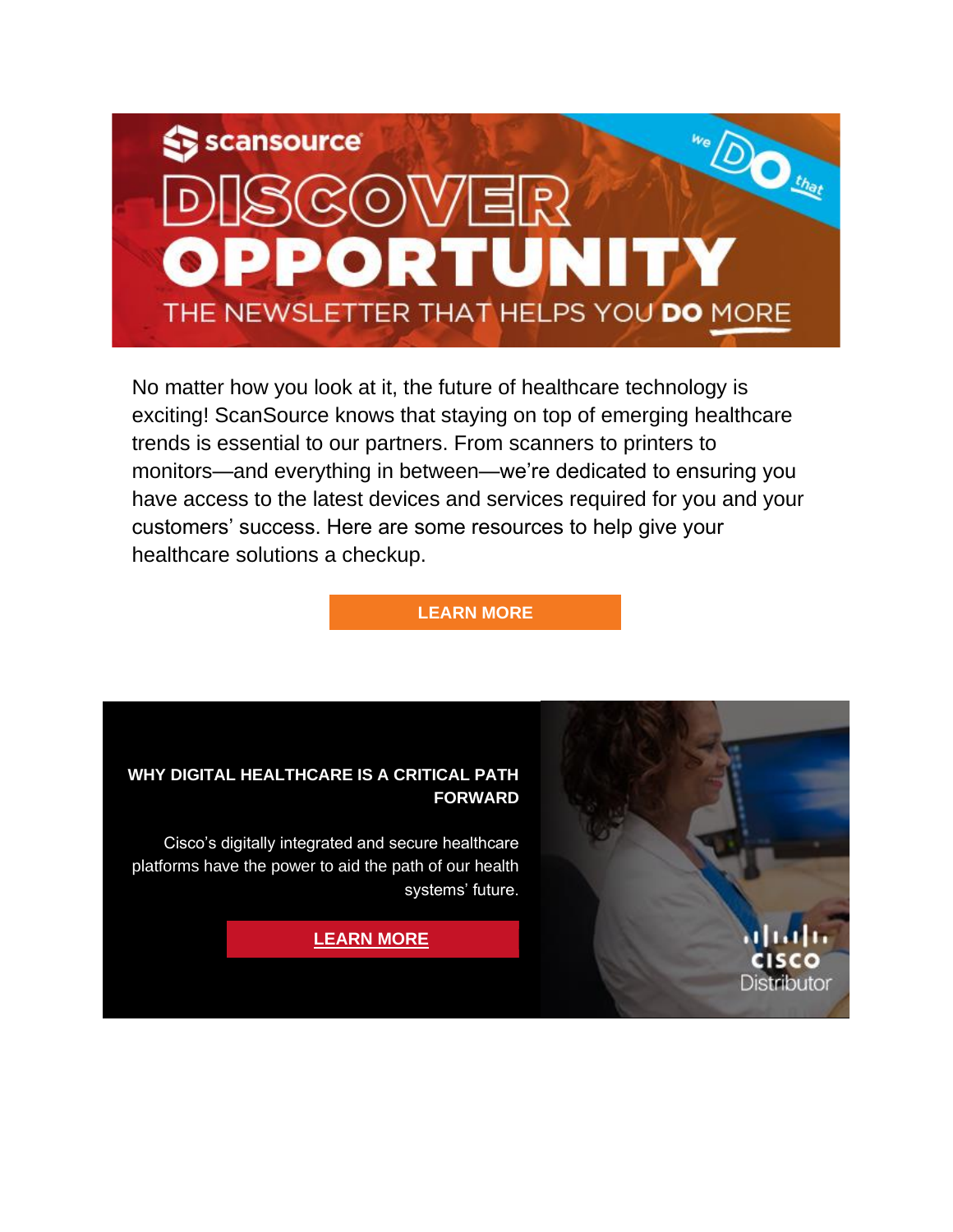

#### **ZEBRA: FOUR HEALTHCARE TRENDS TO WATCH FOR**

See how Zebra technologies is making clinicians' lives easier with the use of real-time locating and automation.

# **[LEARN MORE](https://www5.scansource.com/e/704223/-himss-2022-conversations-html/2w1ywg/382414669?h=-Px-5bO_fhYbX6s6IlORSExjP6z_L0yzCjeNfyNcc8k)**

#### **OPEN NEW DOORS WITH AN OPEN PLATFORM WITH AXIS**

Body-worn cameras extend well beyond law enforcement, allowing opportunity in new sectors.

**[LEARN MORE](https://www5.scansource.com/e/704223/3JIZIbB/2w1ywk/382414669?h=-Px-5bO_fhYbX6s6IlORSExjP6z_L0yzCjeNfyNcc8k)**





### **CODE APP OFFERS PROVIDERS BLIND-SPOT MONITORING**

Sample360 App cuts costly errors with phlebotomy samples with Code's CortexDecoder SDK.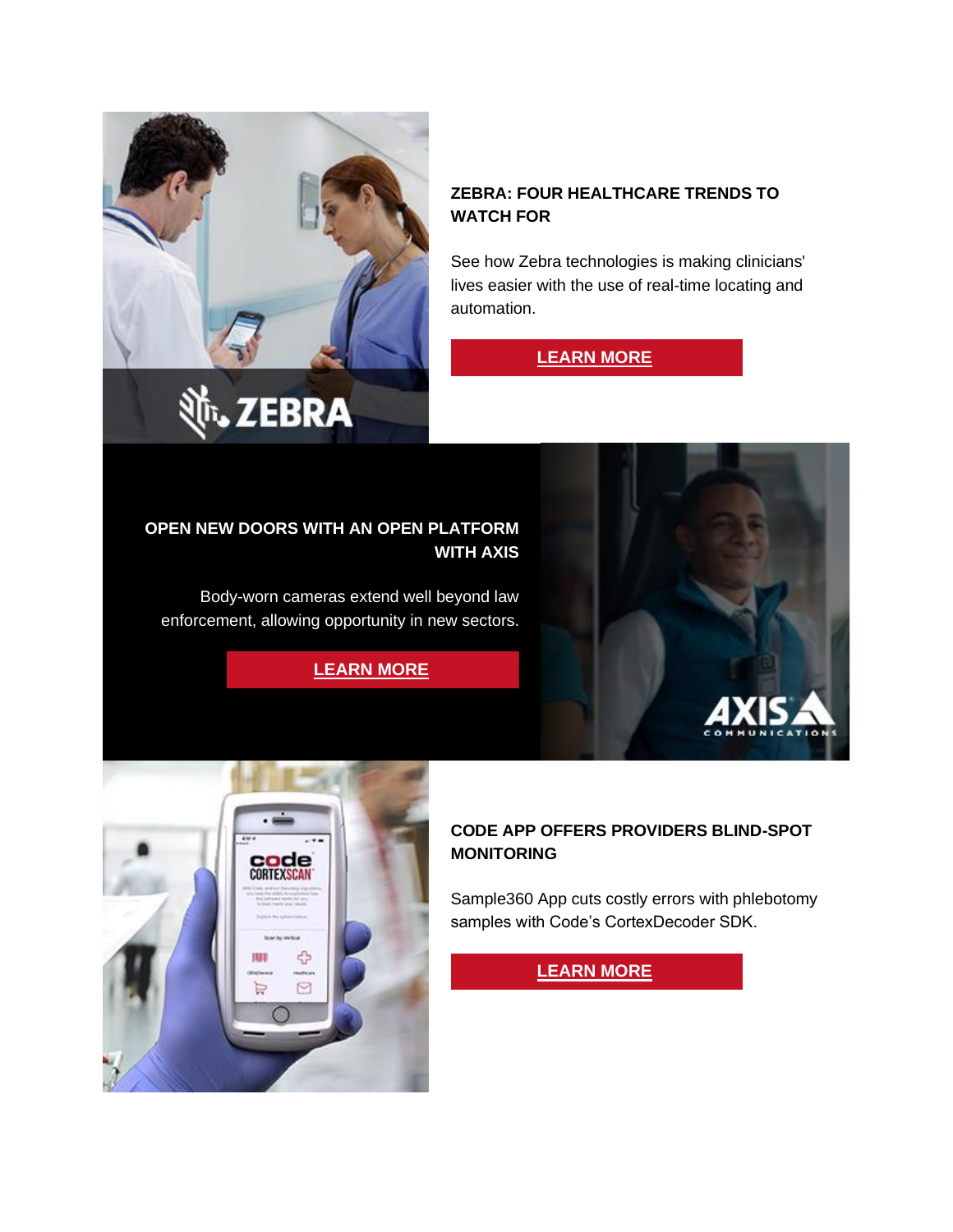

#### **DATALOGIC'S GRYPHON 4500 IS WIRELESS AT ITS BEST**

This wireless handheld scanner offers flexibility, reliability, and nonstop performance in healthcare, retail, and manufacturing.

**[LEARN MORE](https://www5.scansource.com/e/704223/ryphon-4500-series-pd-836-html/2w1ywr/382414669?h=-Px-5bO_fhYbX6s6IlORSExjP6z_L0yzCjeNfyNcc8k)**



#### **ENHANCE PATIENT CARE WHERE IT MATTERS WITH ELO**

Elo offers versatile touchscreen solutions for better patient engagement and provider productivity.

# **[LEARN MORE](https://www5.scansource.com/e/704223/healthcare/2w1ywv/382414669?h=-Px-5bO_fhYbX6s6IlORSExjP6z_L0yzCjeNfyNcc8k)**



#### **EPSON OFFERS HIGH-SPEED COLOR PRINTING**

Epson label printers reduce label costs, increase operational efficiencies, and print high-quality, durable color labels on demand.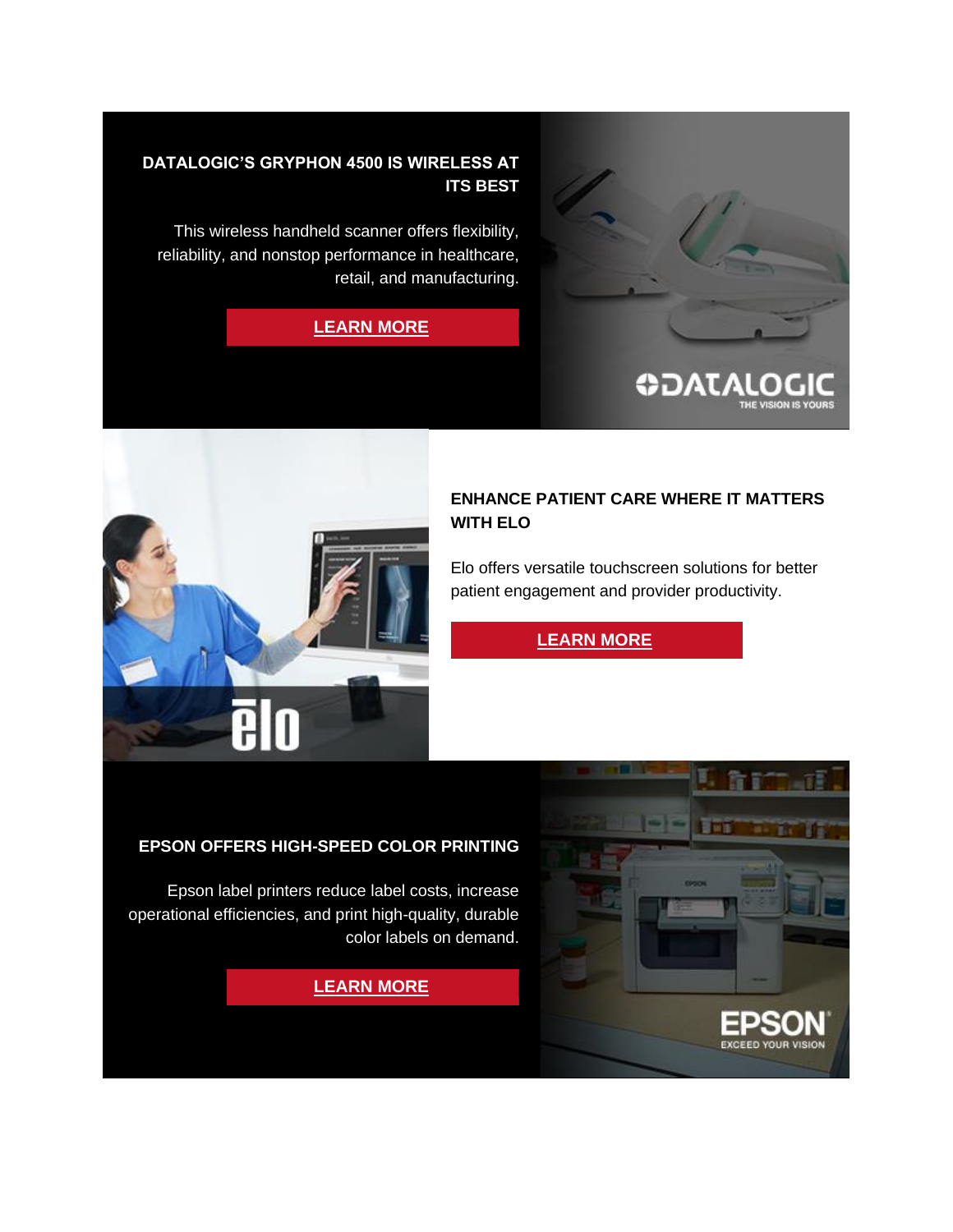

#### **HOSPITALS RETHINK SURVEILLANCE TO IMPROVE OPERATIONAL EFFICIENCY**

Even before COVID-19, healthcare facilities handled complex and changing environments to improve safety, care, and operational efficiency

# **[LEARN MORE](https://www5.scansource.com/e/704223/mprove-operational-efficiency-/2w1yx2/382414669?h=-Px-5bO_fhYbX6s6IlORSExjP6z_L0yzCjeNfyNcc8k)**

#### **STREAMLINE WORKFLOWS WITH HONEYWELL SOLUTIONS**

Honeywell is improving patient care with innovative solutions that help drive efficiency, accuracy, and safety across healthcare workflows.

**[LEARN MORE](https://www5.scansource.com/e/704223/watch-v-Mxdhpi6cStc/2w1yx5/382414669?h=-Px-5bO_fhYbX6s6IlORSExjP6z_L0yzCjeNfyNcc8k)**





### **IMPROVE EFFICIENCY WITH MICROSOFT PREMIUM APPS**

Help healthcare customers lower costs, improve flexibility, and offer them advanced security features with device management.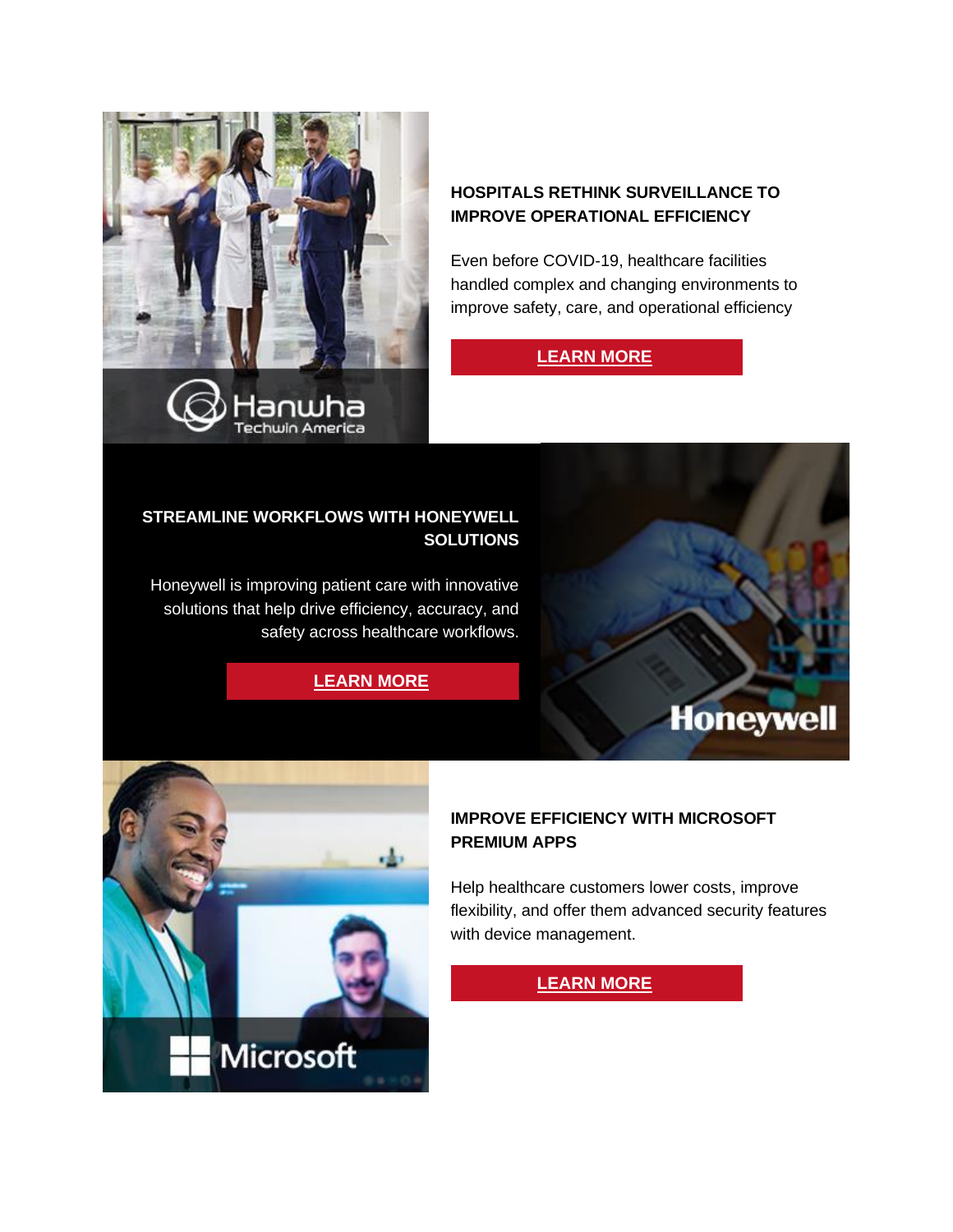

# **PIONEER CAN UPGRADE YOUR MOBILE COMPUTING**

The 18" Mobile AIO is a medical-grade, batterypowered computer with an RxChange hot swappable battery system.

### **[LEARN MORE](https://www5.scansource.com/e/704223/938d13ad1bb9bc8aea78b9343046ac/2w1yxc/382414669?h=-Px-5bO_fhYbX6s6IlORSExjP6z_L0yzCjeNfyNcc8k)**

# **PPioneer**



#### **GROW YOUR HEALTHCARE SOLUTIONS WITH POLY**

Poly healthcare solutions can improve your telemedicine consultation experience.

# **[LEARN MORE](https://www5.scansource.com/e/704223/651785127NrgazHlR-Poly-PDF-pdf/2w1yxg/382414669?h=-Px-5bO_fhYbX6s6IlORSExjP6z_L0yzCjeNfyNcc8k)**

# COLLABORATION-<br>Optimized Shared<br>Spaces for Healthcare



#### **CLINICAL MOBILITY IMPROVES PATIENT OUTCOMES**

Spectralink solutions work to improve communication, accelerate patient response times, and save clinicians' time.